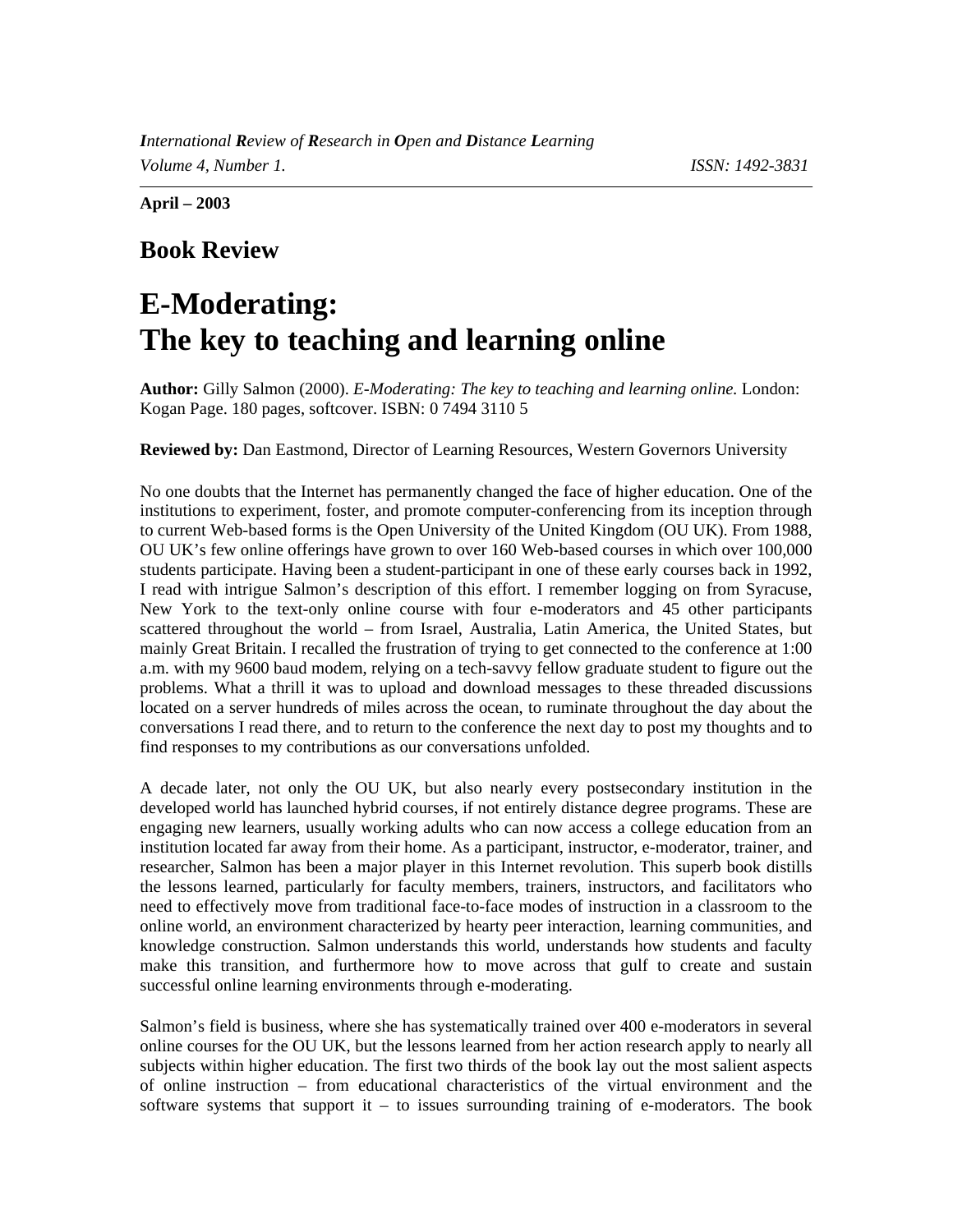begins by reviewing the basics of online instruction, such as technical features of the network, the costs of this type of education, and online social and communication dynamics. Salmon adroitly weaves case examples and pertinent research into her presentation, which truly does give the novice a good feel for what this instruction is all about and reminds experienced online educators of the uniqueness of this learning environment.

The heart of the book is found in chapter two where Salmon presents a five-stage model for computer-mediated communication (CMC) in education and training. Based on her research over several years, the model progresses from the early concerns in stages one and two that learners have about technical skills and social relationships to later stages of learning. Early in the course, students are gaining access, becoming comfortable with CMC software features, introducing themselves to other participants, and forming impressions of others through initial interactions. Quickly, the e-moderator guides students to "information exchange" (stage three) about course topics, and then to the next level of learning, "knowledge construction." At this stage, probably where most of the structured learning conversations occur, the e-moderator helps students engage together with the issues and process the information they encounter and mutually share. At the highest stage called "development," students become responsible for their own learning, and taking over the direction of these conversations. Salmon asserts that the e-moderator's role becomes more important as the conference progresses even though e-moderator's control and domination gradually diminishes as the self-directed learners take over. Salmon admits that this sort of participant give-and-take is best suited to professional preparation for fields of practice where context, decision-making, and models need to be debated, challenged, supported, adapted, and dropped for students to become socialized into a field requiring expert judgment amid ambiguities.

An important table in the chapter outlines e-moderator qualities vis-à-vis various characteristics of the online environment. The major role, she posits, is for e-moderators to enjoin participants' processing and "meaning making" for knowledge construction – not content transmission. The ability to guide online activities is more important than making polished instructional presentations. E-moderators are often part-time faculty, whose credibility comes from professional practice in their full-time employment (not from advanced research and scholarship about the course content).

From here, the book examines how e-moderators and participants should be trained and prepared to successfully engage online. Since e-moderators are to teach online, their training should be conducted in that same environment. She uses the same five-stage model to move e-moderators through this training; they progress from stage to stage by responding to initial questions, interacting, and concluding with reflective responses. The chapter includes actual conference contributions, distilling the essence of this training to the reader. Salmon writes: "teaching online needs careful planning and preparation, otherwise the stories will continue of e-moderators being overloaded, underpaid, and burnt out by their work," since untrained e-moderators "take longer and do less well" (p. 56). She also considers the importance of monitoring e-moderator performance through online measures and supporting them through associated conferences while they conduct their first courses.

In describing participants in CMC courses, Salmon argues that all students are individuals, but that e-moderators should bear in mind the needs of certain types of persons: gender differences, those with a range of learning styles, various disabilities, lurkers, and those learning in a corporate training context. E-moderators must accommodate various learning preferences, be patient and respectful to all students – some of whom may have particular needs of which the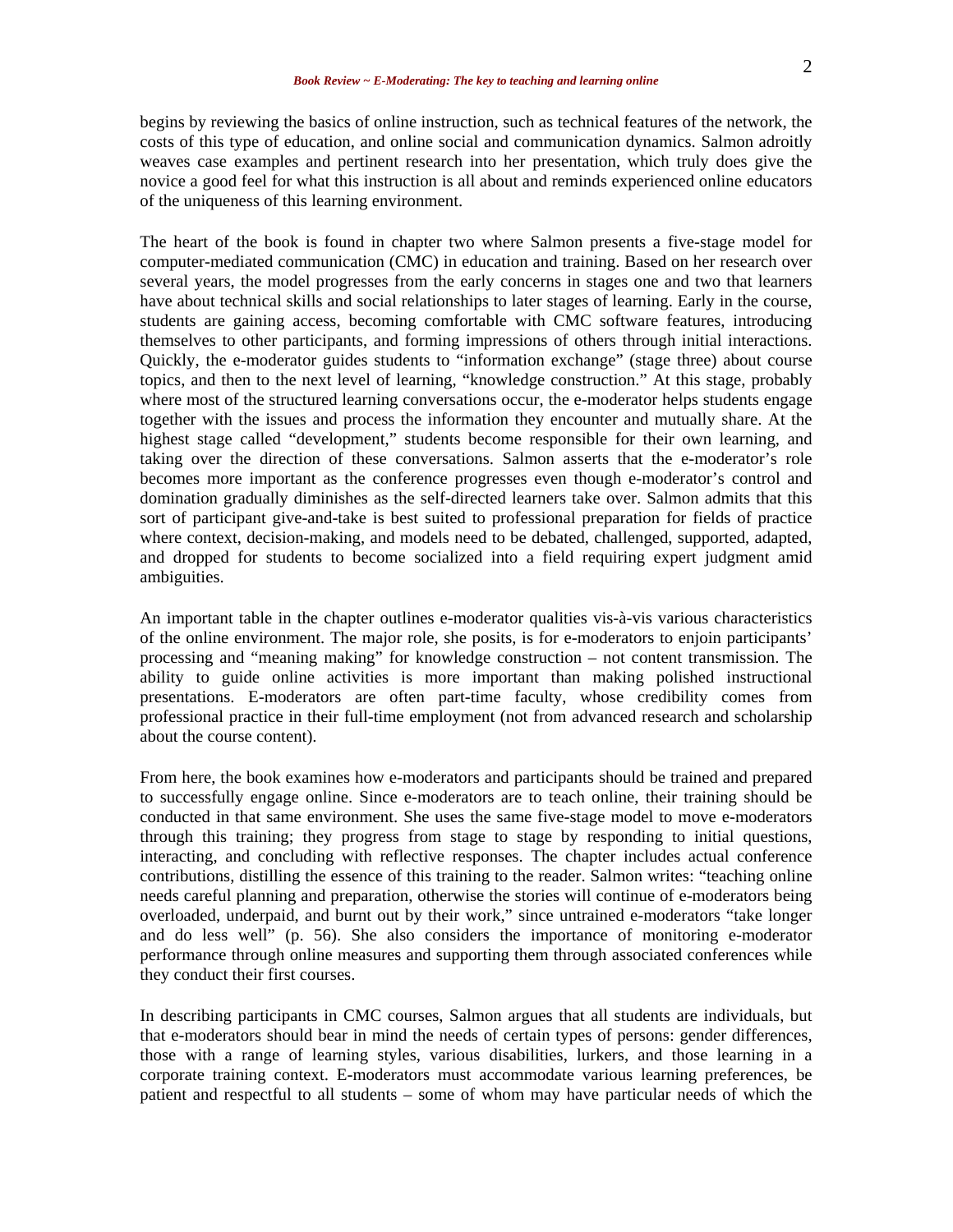instructor is not immediately aware. Likewise, students also need an introduction to online instruction. In this orientation, they work through the five steps of the model online; many of the questions and discussion items adapted from e-moderator training.

While reading Salmon's work I reflected upon my own development as an e-moderator. First came the extensive qualitative research I conducted on distance Bachelor's degree seeking students taking online courses published as Eastmond (1995). Salmon outlines so clearly most of the aspects of effective learning environments that I discovered through phone interviews with students, email exchanges, and transcripts of computer conferences. However, it was not until I was approached by a graduate program to be an online instructor for its fledgling distance program that I formed e-moderating skills through the crucible of practice. Fortunately there were experienced faculty who understood the constructivist principles enjoined in Salmon's book: to allow the off-line textbook and readings be the lecture and to use the online threaded discussions to engage students in examining the implications and applications of those ideas, principles, and skills within the real-life contexts that they faced as professionals. These distance faculty members provided the sounding board on which to air the concerns I faced, working with students, and developing more effective Web-conferences. How helpful is the advice Salmon's book gives in providing this same sort of support to a faculty member who is going it alone in undertaking Internet courses! Perhaps more important is the book's usefulness for those who support faculty and administrators of tertiary institutions implementing online distance education.

Salmon ends the book with some 'star gazing' into the future of education transformed by CMC. Although the educational milieu will expand to a global scale, e-moderation must continue to address individual requirements. The workplace will more directly shape the university as it shifts from a repository of academic information to a supplier of capable employees at all organizational levels. The future workforce will be in continual flux as employees constantly upgrade their capabilities through continuing education. Online learners will need to become more self-directed, cooperative, capable information handlers, critical thinkers, and team players. The distinction between education and work activities will likely diminish as instruction becomes modular, "just in time," and competency-based, thereby fitted to individual needs. Institutions will change their modes of assessment to incorporate online activities, as well as address the "need for the valid assessment of the performance of larger numbers of learners at low cost" (p. 94).

Salmon claims that many traditional colleges and universities that cannot adapt to online modes of instruction will face extinction. Telecommunications will make it possible to build institutions around students rather than the geographic areas in which they are located physically (Susman, 1999 quote in Salmon, p. 90). She sees e-moderating becoming the key competitive advantage for new teaching and learning organizations that make this activity an integral part of their endeavors. Institutions that plan, sustain, and enhance this activity will thrive in the future.

However, as insightful, accurate and stimulating as this book is, I would have liked more information on how to implement new modes of distance learning. How can e-moderators support the modular study of students with different subject-matter requirements? What about students who come into and exit the online course based on individual needs and desires to slow the pace or accelerate their studies? Is the constructivism that Salmon professes always appropriate, particularly when outcomes are predetermined by the sponsoring organization and the participants themselves, as in a corporate training or competency-based educational environment? What about the development and sustenance of a learning community to span an entire degree program through e-moderating, not just the interactions of individual online courses? Salmon